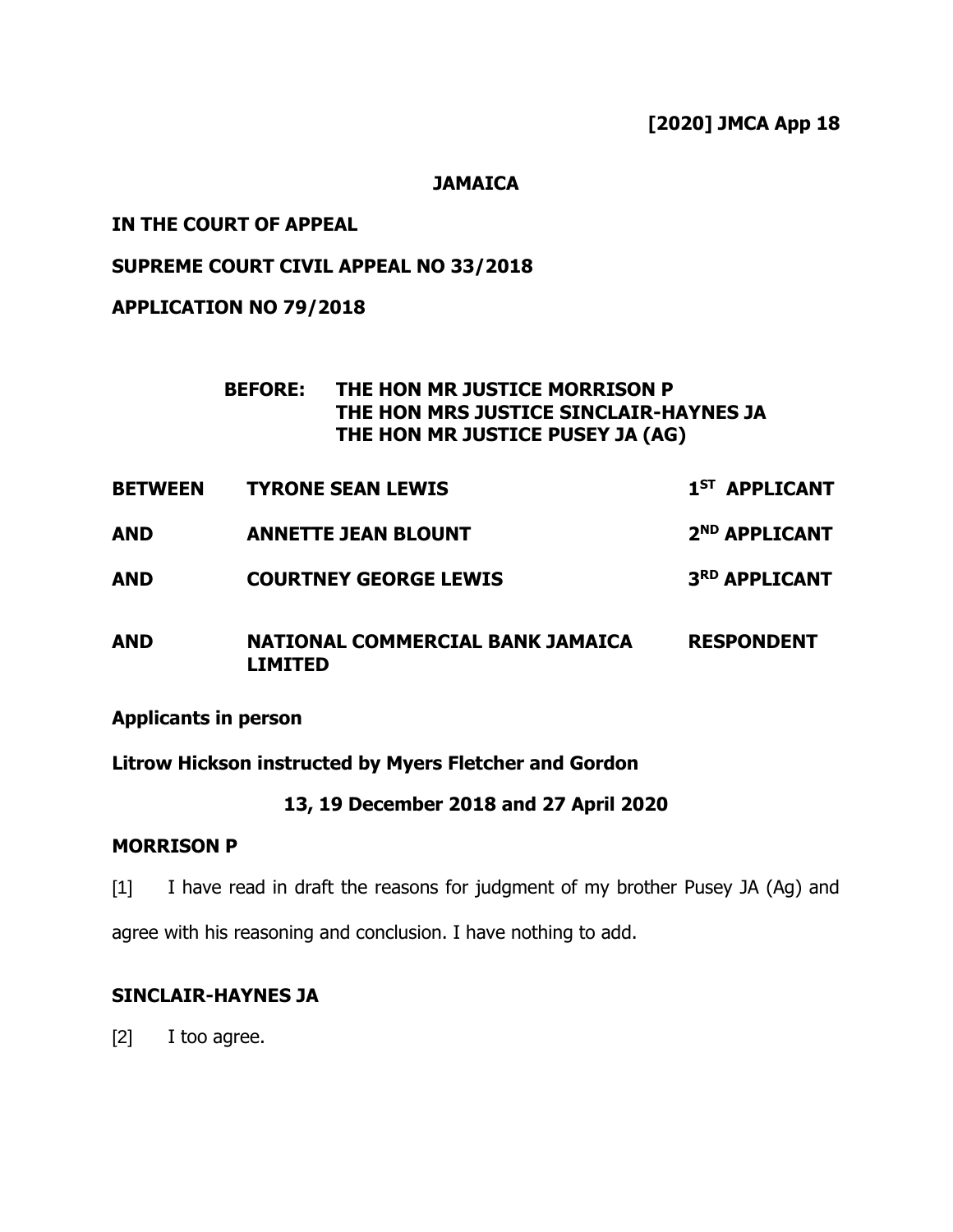### **PUSEY JA (AG)**

[3] This is an application for leave to appeal against an order of K Anderson J on 23 March 2018. The learned judge granted the respondent's application for summary judgment against the claimants, refused the applicants' application for summary judgment and ordered costs against the applicants.

[4] The applicants, Tyrone and Courtney Lewis, are business persons who primarily carried out the transaction in this matter. The applicant, Ms Annette Blount, is a joint owner of the subject property at 67 Harwood Drive, Washington Gardens and guarantor of the loan, which is subject of this action. The respondent, National Commercial Bank Jamaica Limited, is a commercial bank carrying on business in Jamaica.

[5] When the matter first came for hearing in November 2018 it was discovered that leave to appeal had not been sought in the court below. This court, mindful of the fact that the applicants were self-represented, guided them to have the application for leave to appeal heard by the court below. That application was heard by K Anderson J and refused. This court then proceeded to hear the application on 13 December 2018. On 19 December 2018 we made the following order:

- "1. The application for leave to appeal is refused.
- 2. No order as to costs."

We promised then to reduce our reasons to writing. With an apology for the delay, this is a fulfilment of that promise.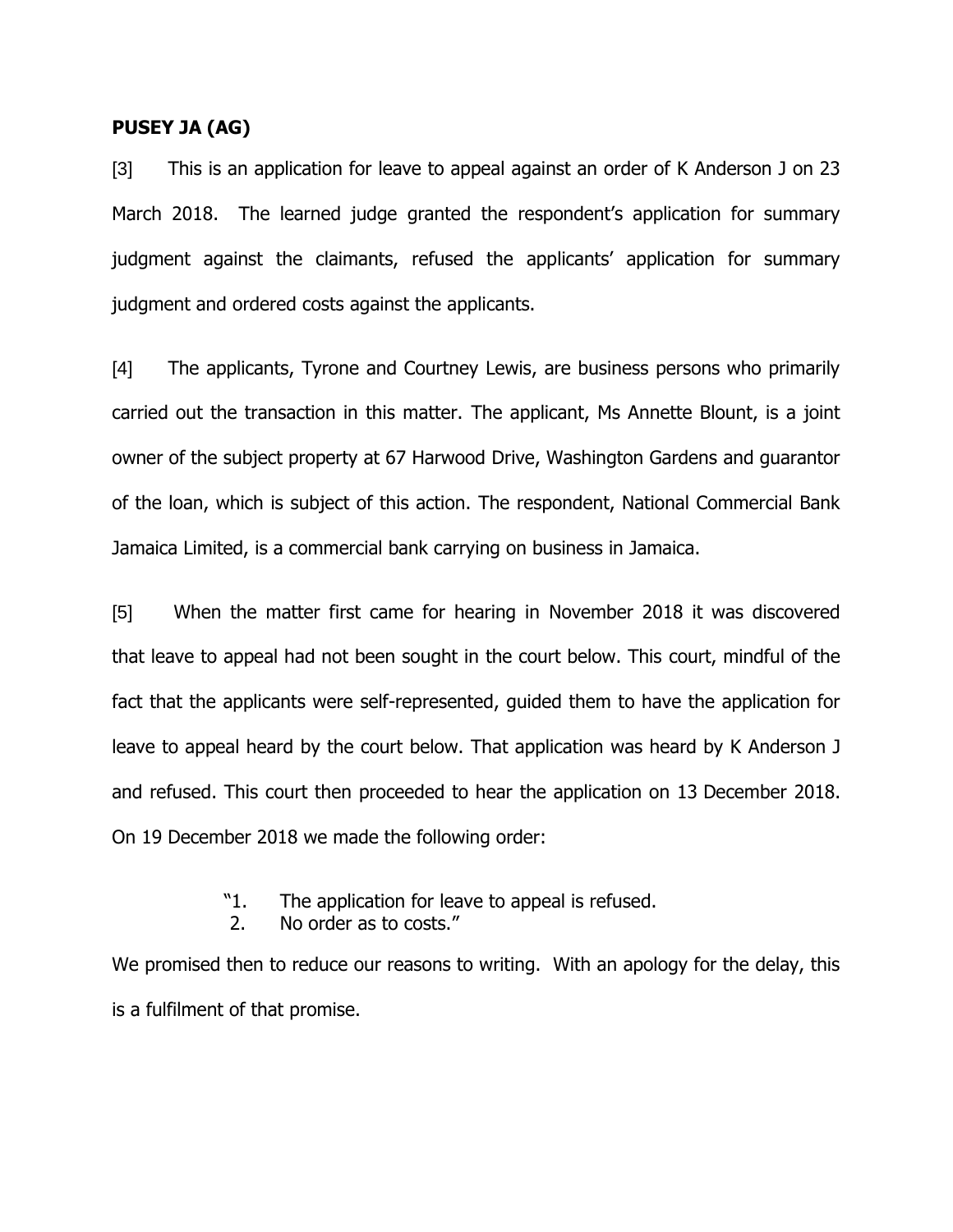[6] I understand the applicants to be asserting that they sought and obtained a loan from the respondent for the sum of over \$4,900,000.00. The loan was to assist in obtaining trucks which would be used for commercial haulage of aggregate. The applicants contend that the loan was secured by a promissory note on the trucks.

[7] The applicants assert that the persons who had contracted the haulage done by the trucks did not pay promptly and therefore the applicants informed the respondent of the difficulty and sought an additional loan from the bank. This sum was secured by a mortgage on the subject property. The mortgage was for the sum of \$5,250,000.00. The applicants indicated that this sum was in addition to the original loan. The applicants argue that the trucks were security for the original loan and the mortgage was a second loan.

[8] The applicants contend that it was the respondent which proposed this additional loan which was secured by a mortgage. In their view, this was an additional amount which they sought from the bank. This money was needed as working capital to maintain the business. The applicants indicated that their understanding was that there was no need for additional security as the trucks were security for the loan by way of the promissory note.

[9] The applicants contend that it was as a result of the negligence of the respondent in not providing the second loan, that they were unable to service the loan.

[10] The respondent's case rests on the documents. These are the same documents upon which the applicants rely. A careful reading of the documents shows that the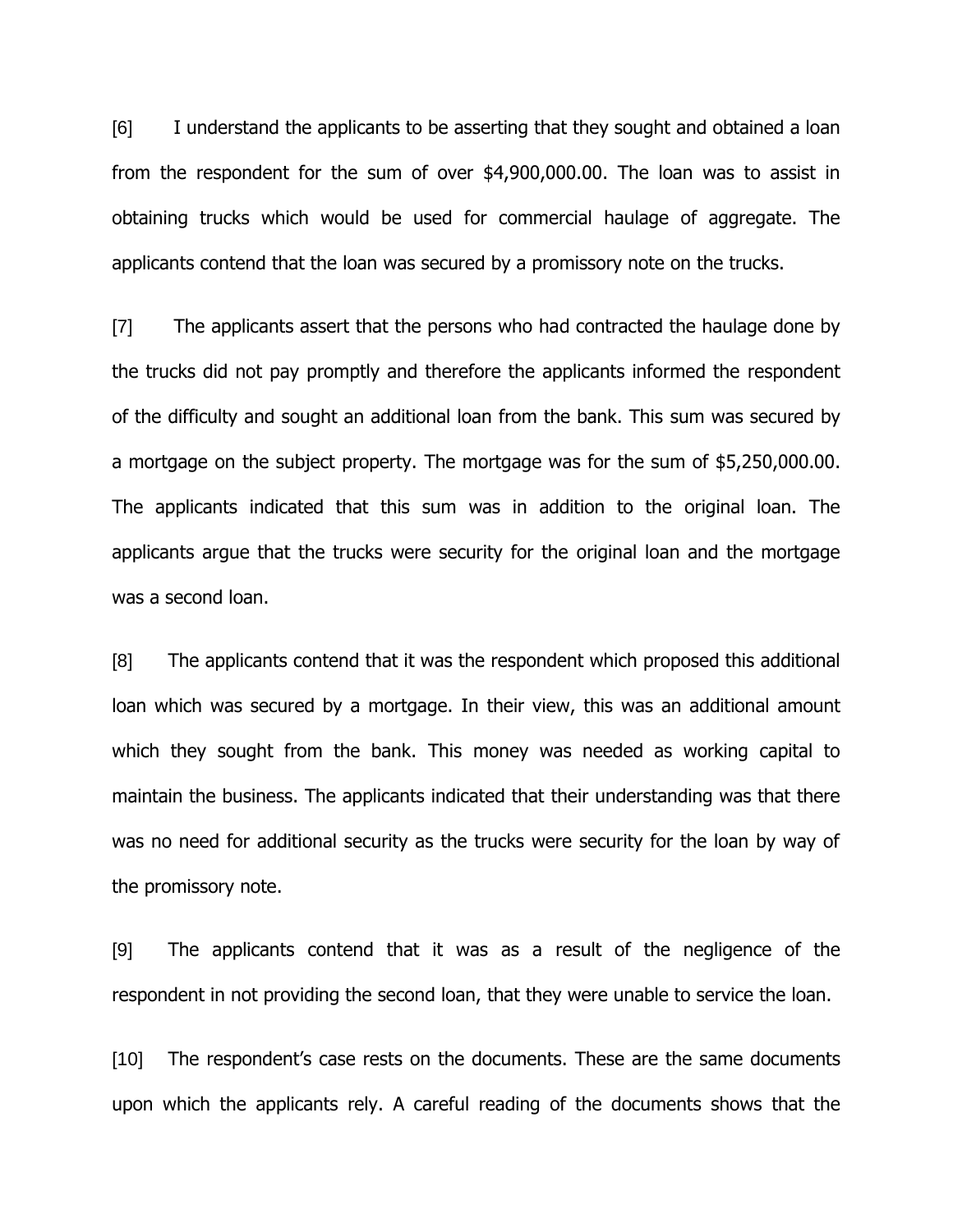applicants obtained a loan for the \$5,250,000.00 and signed the relevant mortgage document. This sum was in fact credited to the applicants, who acknowledged that they received it. The documents also show that they received legal advice before entering into the loan/mortgage agreement.

[11] The applicants displayed a document that they contend demonstrated the fraud by the respondent bank. This document was said to be the link between the two agreements, namely the agreement secured by promissory note and the agreement secured by mortgage. Mr Courtney Lewis, on behalf of the applicants, indicated that he had sought an investigation of this fraud but the court below was unwilling to enter into such an investigation.

[12] Having examined all the documents and listened carefully to the applicants' arguments, the court was fully satisfied that the factual position was as set out in paragraph [10] above.

[13] The principle governing the grant of leave to appeal is, to put it simply, that the applicants must show a reasonable prospect of success in the proposed appeal. That is, they must show an arguable case that the learned judge in the court below misapplied some legal principle or failed to consider some important aspect of the evidence.

[14] In this case there is no indication that the court below failed to apply the law. The applicants disagree with the judge but have not identified an issue of law that the judge has not followed. Additionally, all the relevant facts rose before this court have been considered by the learned judge.